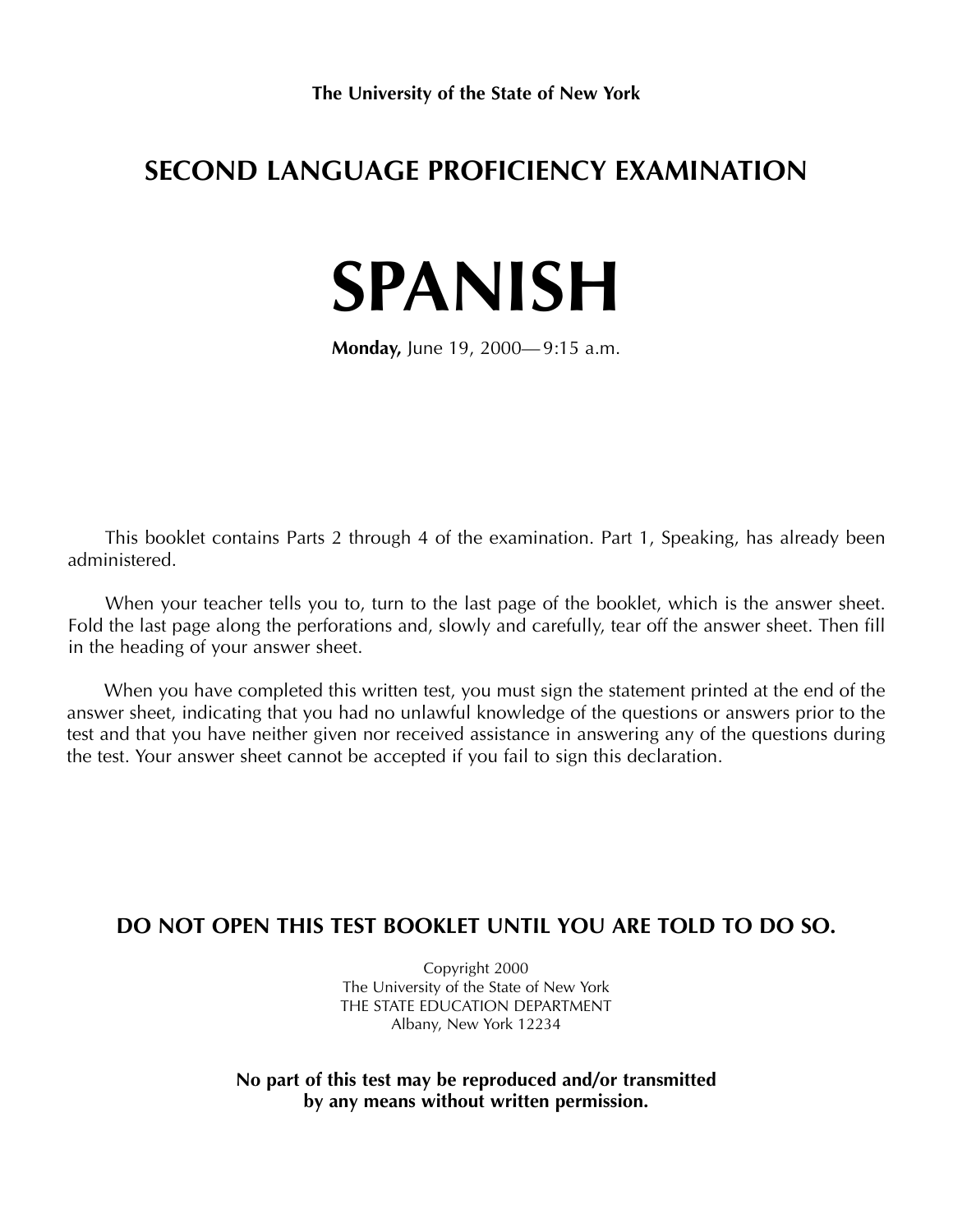#### **Part 2**

#### **Answer all questions in Part 2 according to the directions for Parts 2a, 2b, and 2c.**

#### **Part 2a**

*Directions* (1–10): There are 10 questions in this part. For each question, you will hear some background information in English. Then you will hear a passage in Spanish *twice,* followed by the question in English. Listen carefully. After you have heard the question, read the question and the four suggested answers in your test booklet. Choose the best suggested answer and write its *number* in the appropriate space on your answer sheet. [20]

|  | 1 Which type of work does Osvaldo do?                                                                                                       |                                  | 7 What does the clerk suggest?                                                                                                                                   |  |  |  |
|--|---------------------------------------------------------------------------------------------------------------------------------------------|----------------------------------|------------------------------------------------------------------------------------------------------------------------------------------------------------------|--|--|--|
|  | 1 photographer<br>2 tour guide                                                                                                              | 3 lifeguard<br>4 camp counselor  | 1 stay overnight since the next flight is<br>tomorrow<br>2 leave right away since the flight leaves in                                                           |  |  |  |
|  | 2 What does this athlete especially like?                                                                                                   |                                  | two hours<br>3 go to another city where you can get an                                                                                                           |  |  |  |
|  | 1 his fans<br>2 his cars                                                                                                                    | 3 his house<br>4 his clothes     | earlier flight<br>4 take an earlier flight                                                                                                                       |  |  |  |
|  | 3 What does your friend want you to do?<br>1 eat at a restaurant<br>2 visit a craftsperson<br>3 see the countryside<br>4 meet her family    |                                  | 8 What does the driver ask the passengers to<br>do?<br>1 leave the windows closed<br>2 show their tickets<br>3 look at the bus schedule<br>4 stay in their seats |  |  |  |
|  |                                                                                                                                             |                                  |                                                                                                                                                                  |  |  |  |
|  | 4 Which feature of this product is being pro-<br>moted?                                                                                     |                                  | 9 Where is Rafael going tomorrow?                                                                                                                                |  |  |  |
|  | 1 low price<br>2 quick setup                                                                                                                | 3 fast modem<br>4 extra software | 3 to a farm<br>1 to a party<br>2 to a museum<br>4 to a zoo                                                                                                       |  |  |  |
|  | 5 What is your friend concerned about?                                                                                                      |                                  | 10 Which event is advertised?                                                                                                                                    |  |  |  |
|  | 1 ordering dessert<br>2 speaking to the waiter<br>3 paying the bill<br>4 losing her wallet                                                  |                                  | 1 an open house<br>2 a back-to-school sale<br>3 a sporting event<br>4 a department store opening                                                                 |  |  |  |
|  | 6 What does your host brother suggest?<br>1 lower the volume<br>2 watch a different program<br>3 go to the movies<br>4 get something to eat |                                  |                                                                                                                                                                  |  |  |  |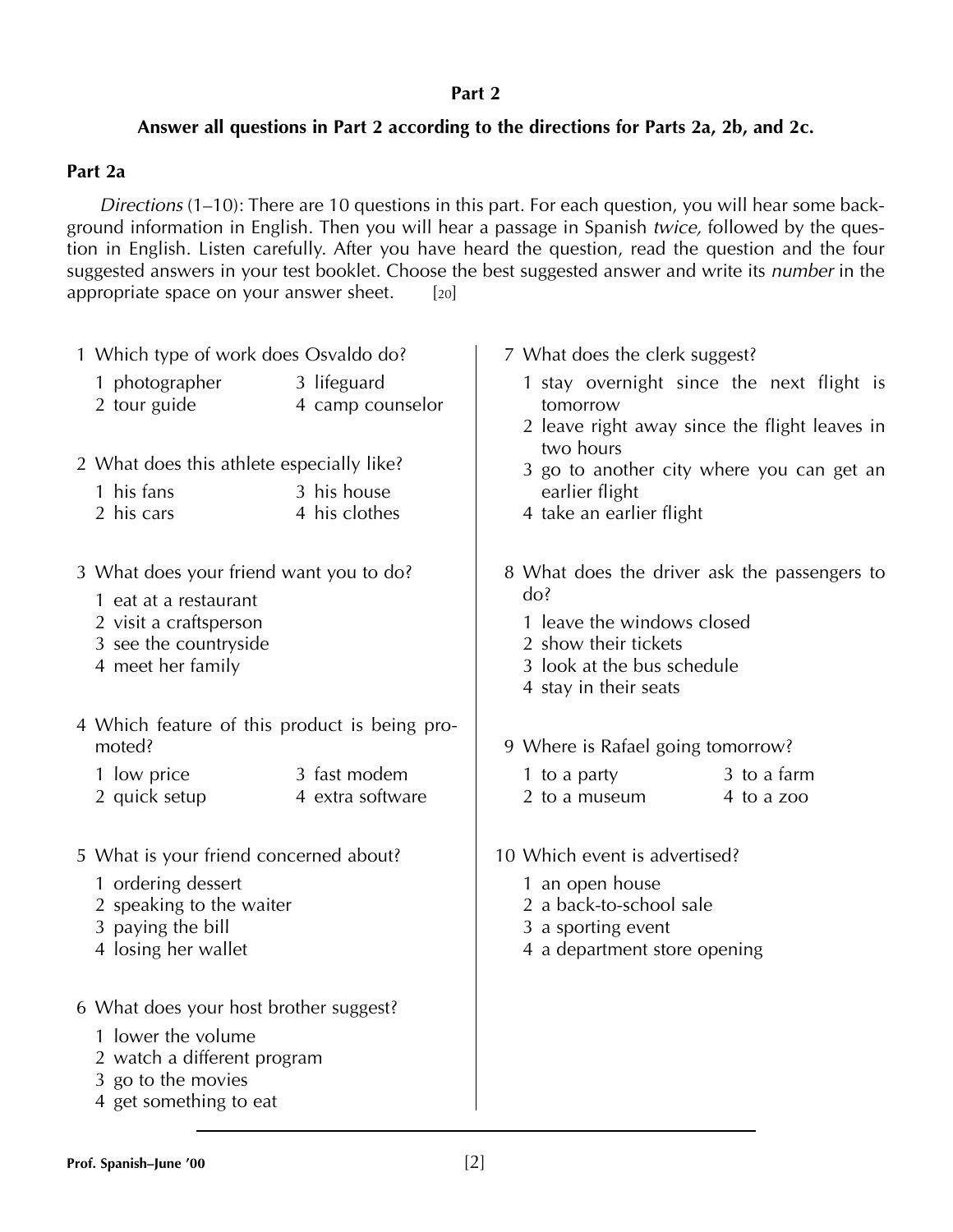#### **Part 2b**

*Directions* (11–15): There are 5 questions in this part. For each question, you will hear some background information in English. Then you will hear a passage in Spanish *twice,* followed by the question in Spanish. Listen carefully. After you have heard the question, read the question and the four suggested answers in your test booklet. Choose the best suggested answer and write its *number* in the appropriate space on your answer sheet.  $[10]$ 

| 11 ¡Adónde quiere ir tu hermana?                                                                                                                                                       |                               | 14 ¡Qué celebra su papá? |                                     |  |                                        |
|----------------------------------------------------------------------------------------------------------------------------------------------------------------------------------------|-------------------------------|--------------------------|-------------------------------------|--|----------------------------------------|
| 1 a un baile<br>2 al teatro                                                                                                                                                            | 3 a un concierto<br>4 al cine |                          | 1 el cumpleaños<br>2 la quinceañera |  | 3 un nuevo trabajo<br>4 una graduación |
| 12 ¡Por qué es difícil ver las montañas?                                                                                                                                               |                               |                          | 15 ¿Cómo puedes ir al teatro?       |  |                                        |
| 1 Las montañas están muy lejos de la ciudad.<br>2 Hay mucha contaminación en Santiago.<br>3 Las montañas son muy bajas.<br>4 Hay mucha Iluvia en Santiago.                             |                               |                          | 1 en tren<br>2 en autobús           |  | 3 a pie<br>4 en coche                  |
| 13 ¡Por qué no sale este vuelo?<br>1 El avión está retrasado en otro aeropuerto.<br>2 Hay un problema mecánico.<br>3 Hay una huelga de los pilotos.<br>4 Llueve mucho en este momento. |                               |                          |                                     |  |                                        |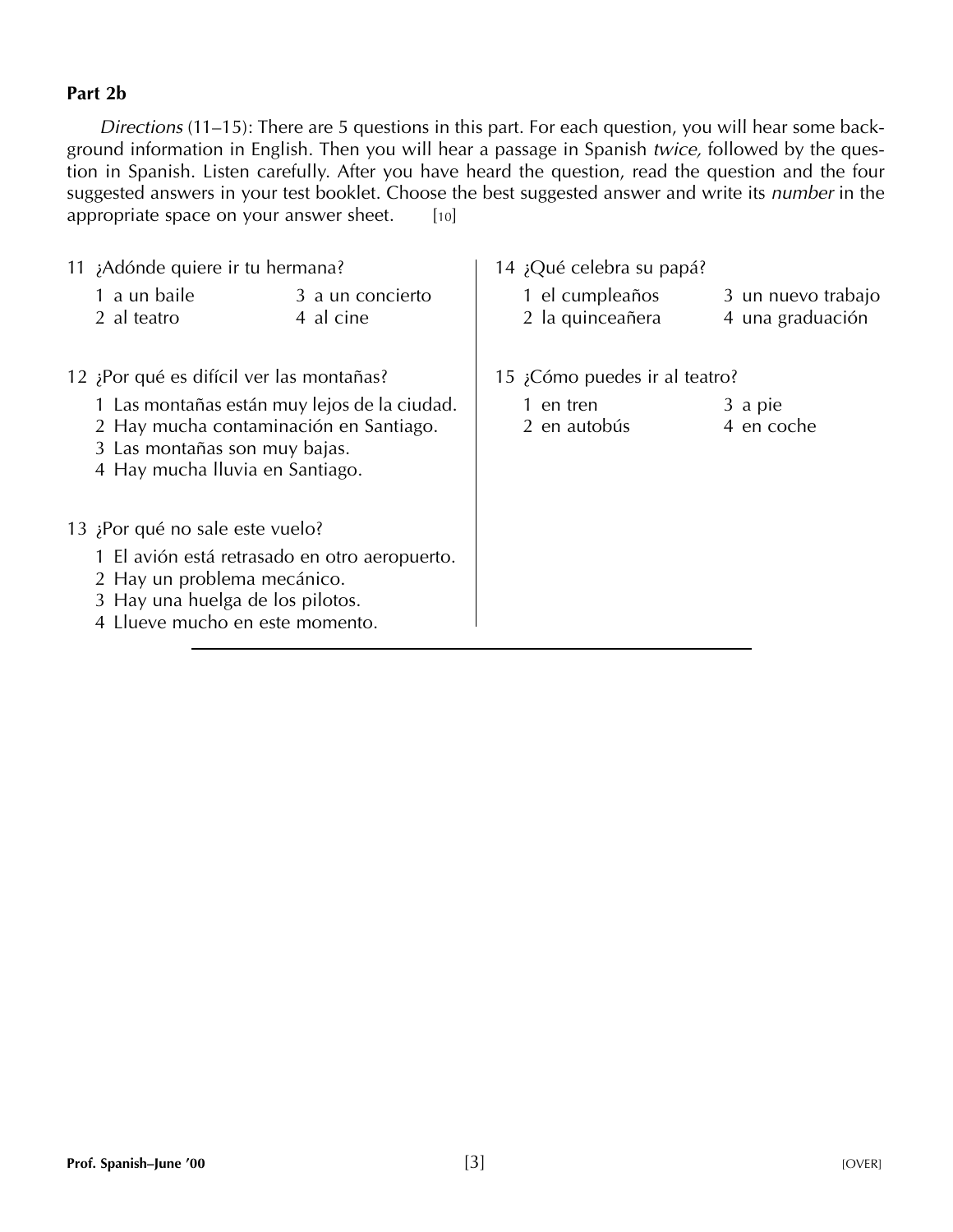#### **Part 2c**

*Directions* (16–20): There are 5 questions in this part. For each question, you will hear some background information in English. Then you will hear a passage in Spanish *twice,* followed by the question in English. Listen carefully. After you have heard the question, read the question and look at the four pictures in your test booklet. Choose the picture that best answers the question and write its *number* in the appropriate space on your answer sheet. [10]

16 Which item is featured in this sale?



17 What should Pedro eat?



18 Which activity is suggested?

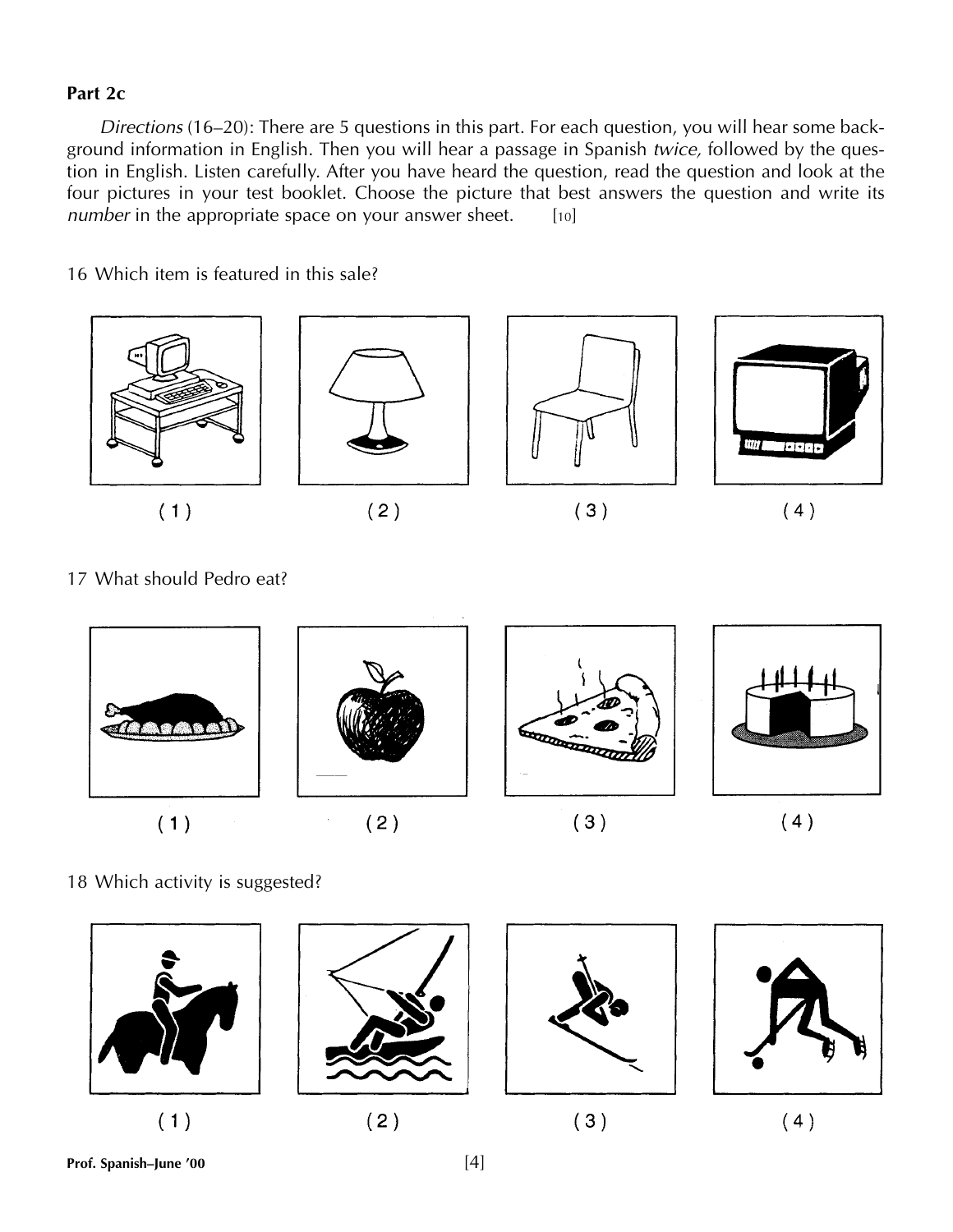19 What have Tom Cruise and Nicole Kidman just purchased?



20 What does your friend say you need?

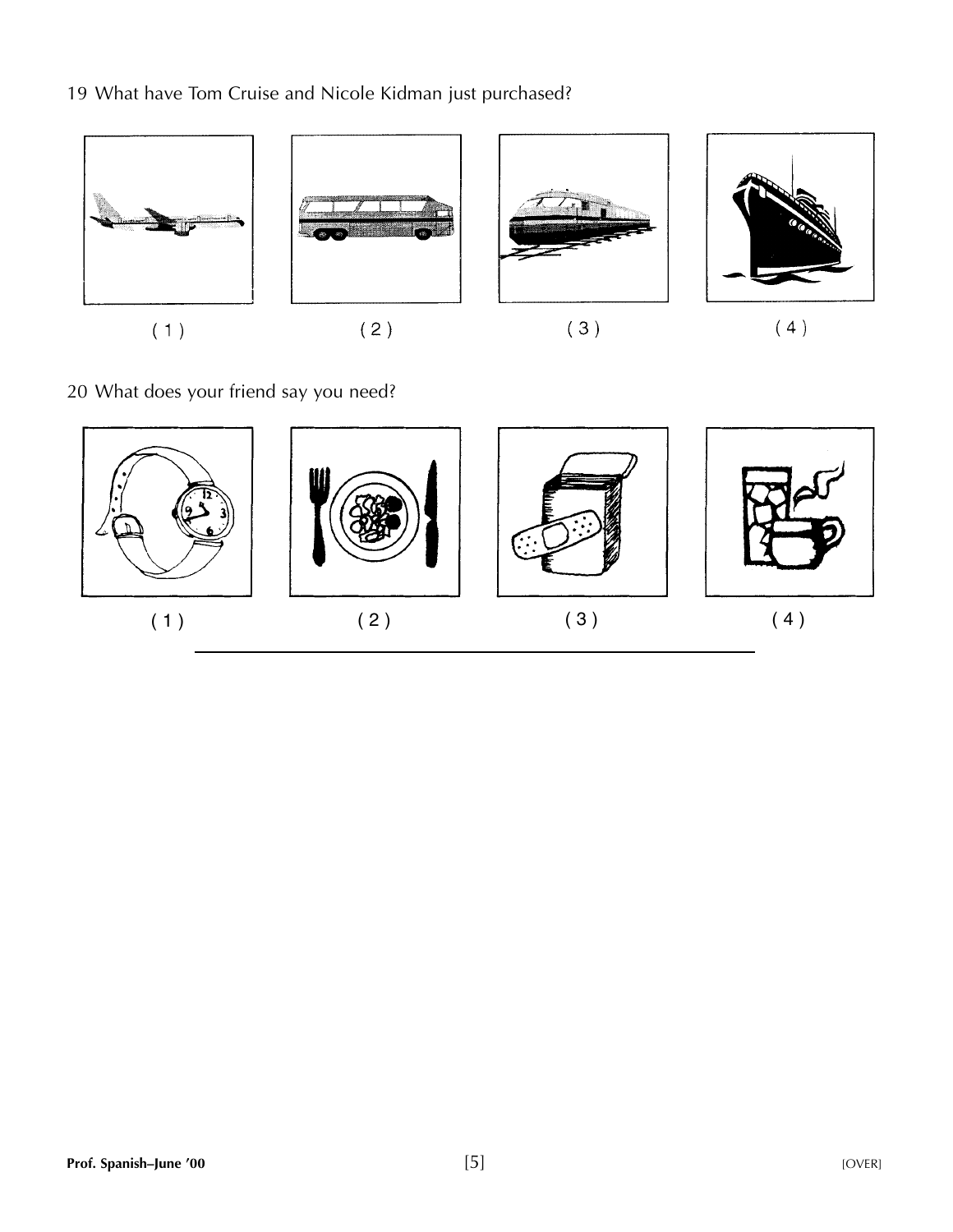#### **Part 3**

#### **Answer all questions in Part 3 according to the directions for Parts 3a and 3b.**

#### **Part 3a**

*Directions* (21–26): There are 6 questions in this part. For each, you must answer a question in English based on a reading selection in Spanish. Choose the best answer to each question and write its *number* in the appropriate space on your answer sheet. [12]



- 21 For which activity would you buy clothing at this store?
	- 1 exercising to stay fit
	- 2 attending business meetings
	- 3 going out to dinner
	- 4 swimming at the beach



- 22 What do you get with your admission to this show?
	- 1 an autograph 3 a free ticket
	- 2 coupons 4 food
-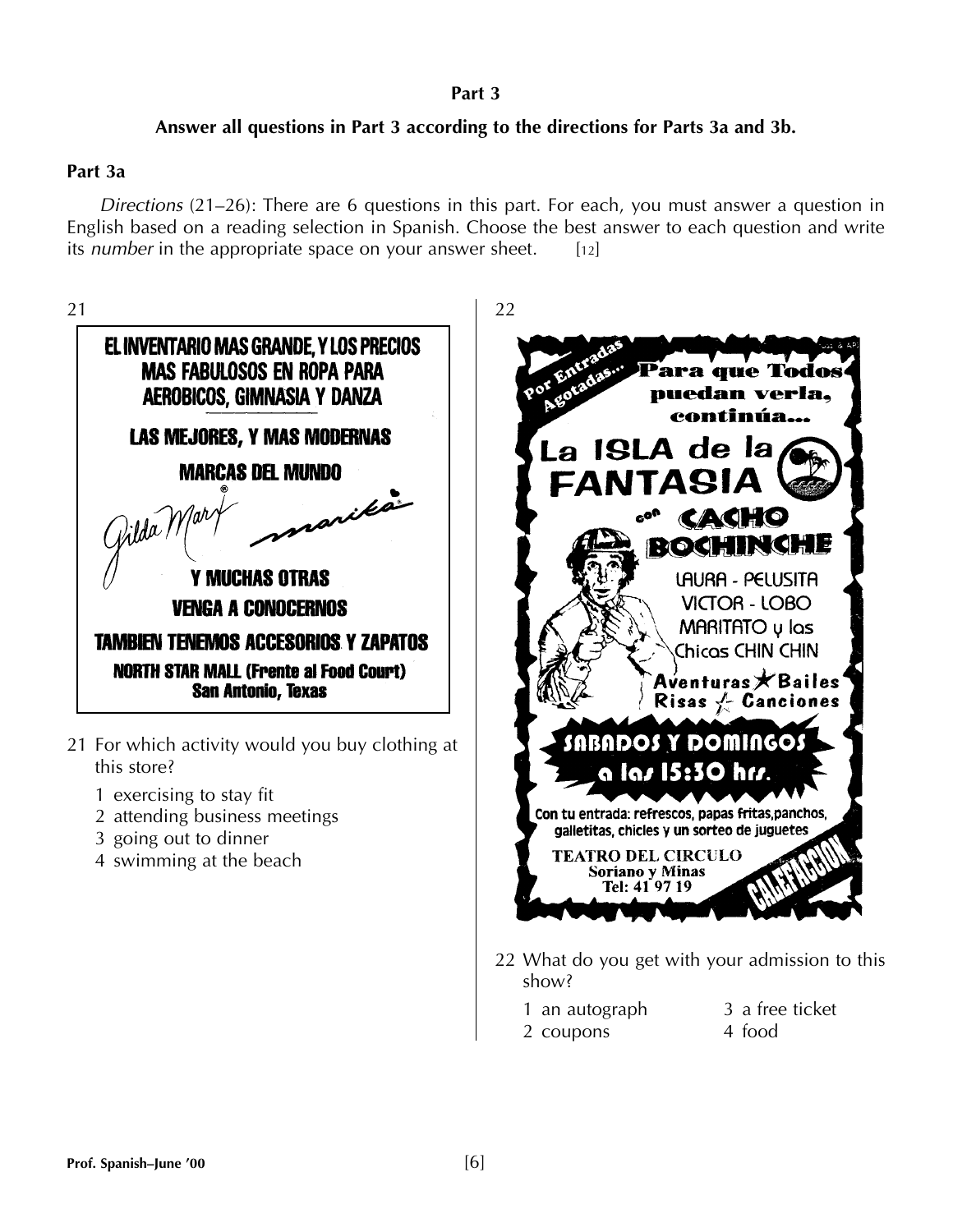

- 23 Juan Carlos was born in New York. In which season was he born?
	- 1 winter 3 summer<br>2 spring 3 4 fall
	- 2 spring
- 
-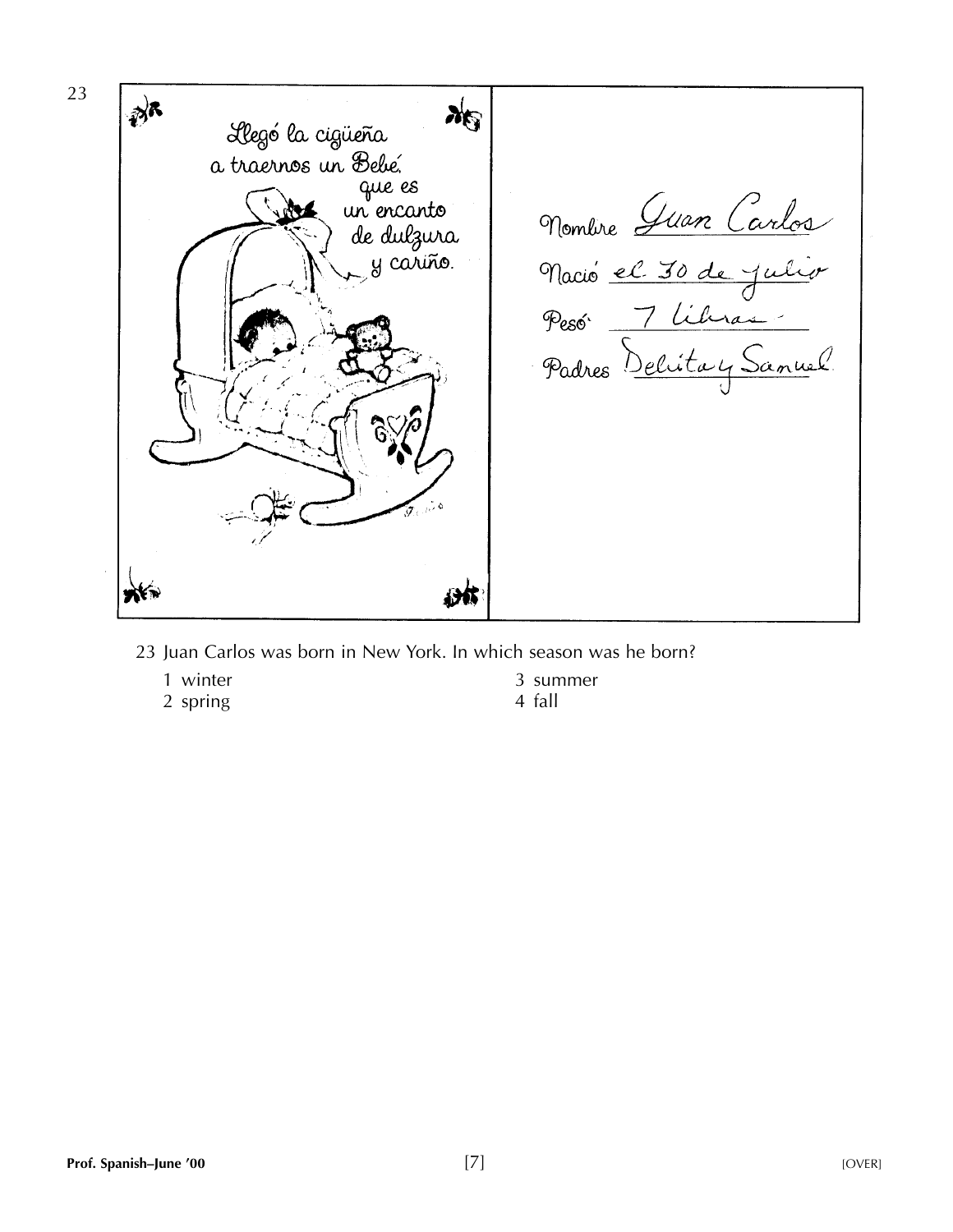| REPORTE DE PROGRESO 1999                                            |                                                                                           |  |  |  |
|---------------------------------------------------------------------|-------------------------------------------------------------------------------------------|--|--|--|
| Nombre del proyecto<br>"NUEVA<br>VIDA"<br>#<br>3046                 | Apadrinamiento #<br>301911<br>Caso $#$ 146                                                |  |  |  |
| Nombre del niño Rosario E. Paz Selvas                               | Fecha de nacimiento $24/1/1984$ Sexo<br>M                                                 |  |  |  |
| <b>ESTADO NUTRICIONAL</b>                                           | <b>ESTADO GENERAL DE SALUD</b>                                                            |  |  |  |
| Altura<br>cm.<br>Peso                                               | $\triangleright$ Buenas condiciones de salud                                              |  |  |  |
| Libras<br>Alimentación adecuada con<br>antecedentes de malnutrición | Aceptables condiciones de salud<br>en control médico por:<br><b>Asma</b><br>Convulsiones. |  |  |  |
| $\sqrt{ }$ Estado nutricional adecuado                              | Problema cardiaco                                                                         |  |  |  |
| Niño alto, nutrición normal                                         | Discapacitado                                                                             |  |  |  |
| Desnutrición severa                                                 |                                                                                           |  |  |  |

- 24 What does this progress report indicate?
	- 1 Rosario is very tall.<br>2 Rosario is healthy.
	-
- 3 Rosario is 8 years old.<br>4 Rosario is a boy.
-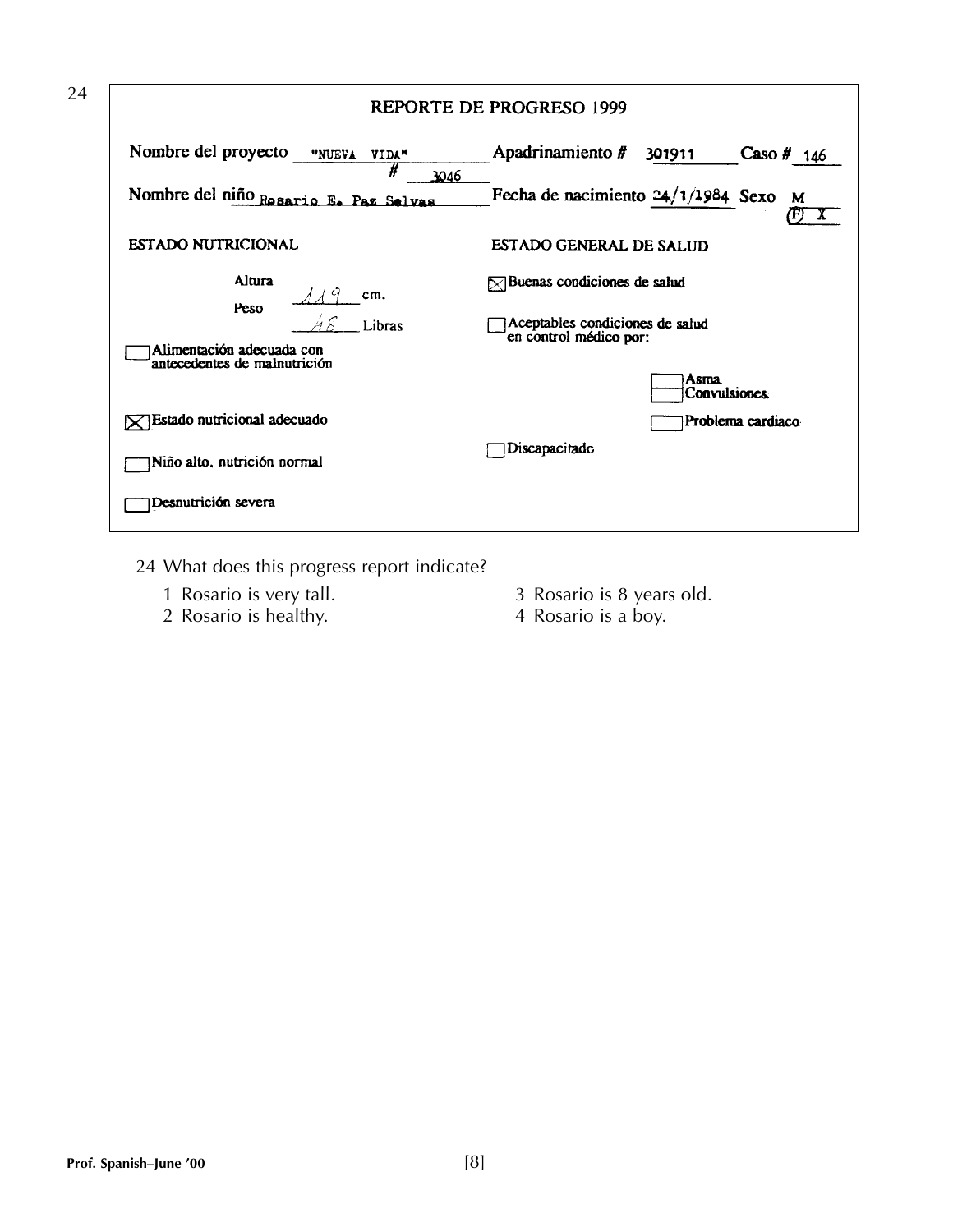25

#### **SEMANA**

**REVISTA GRAFICA DE INFORMACION GENERAL** 

#### Núm. 2.754, 25 de noviembre de 1992 **SUMARIO**

| rays.                                                              |  |
|--------------------------------------------------------------------|--|
| Brillante boda de Miguel Indurain y Marisa, en Pamplona4-7         |  |
| Carmen Sevilla quiere salvar su matrimonio con Patuel 8-10         |  |
| La excursión del príncipe Carlos de Inglaterra con "la otra" 14-15 |  |
| Diana de Gales, sola y feliz, en su visita a París  16-18          |  |
| lñaki Gabilondo, en el entierro de su padre  25                    |  |
| Noche y día: reportajes y entrevistas 30-34                        |  |
| Margarita de Francisco y Rudy Rodríguez, dos bellezas de           |  |
|                                                                    |  |
|                                                                    |  |
| Estefanía y Daniel Ducruet ya han estrenado su nueva casa 48-50    |  |
| A la princesa Diana le sienta bien el negro 52-53                  |  |
| El cantante Francisco, de nuevo en el Festival de la OTI 58-60     |  |
|                                                                    |  |
|                                                                    |  |
| Entrevista con Norma Duval, nueva estrella de Antena 3 70-71       |  |
| "Mis 20 años de matrimonio junto a Fernando Esteso"                |  |
|                                                                    |  |
|                                                                    |  |
| Rosario Conde, ex de Camilo José Cela, vende su casa 96-97         |  |
| Entrevista con "Magic" Johnson, obligado a dejar las               |  |
|                                                                    |  |
| Sancho Gracia nos cuenta su vida "de película"                     |  |
|                                                                    |  |
|                                                                    |  |
| Audrey Hepburn sabe que le quedan pocos meses de vida 124-126      |  |
| El Príncipe Felipe y la infanta Pilar, en el ochenta               |  |
| cumpleaños de Otto de Habsburgo  132-135                           |  |
| Liz Taylor, otra vez gravemente enferma de neumonía 136-137        |  |
| La Reina de España felicitó a Hussein de Jordania en su            |  |
|                                                                    |  |
|                                                                    |  |

25 According to this table of contents, on what pages would you find information on food and beauty?

| $(1)$ 16-18 | $(3)$ 82–88   |
|-------------|---------------|
| $(2)$ 30-34 | $(4)$ 118-122 |

 $\mathbf{B}$ 

## 26 **Joel Núñez**

El acento de esta estrella delata su origen. Joel es cubano, nació en La Habana, hace un cuarto de siglo, e interpreta al inquieto Saúl. Joel estudió muchas disciplinas relacionadas con la actuación en su ciudad natal. En 1991 vino a México para realizar talleres de expresión corporal en Bellas Artes. Ese mismo año regresó a Cuba a terminar la filmación de una película llamada *Me alquilo para soñar*, cuyo guión fue del escritor colombiano Gabriel García Márquez. En 1993 tuvo la suerte de regresar a México y se quedó. Hasta el momento, ha participado en las telenovelas *De frente al sol y Alondra*.

- 26 According to this article, what is Joel's occupation?
	- 1 diplomat 3 singer 2 author 4 actor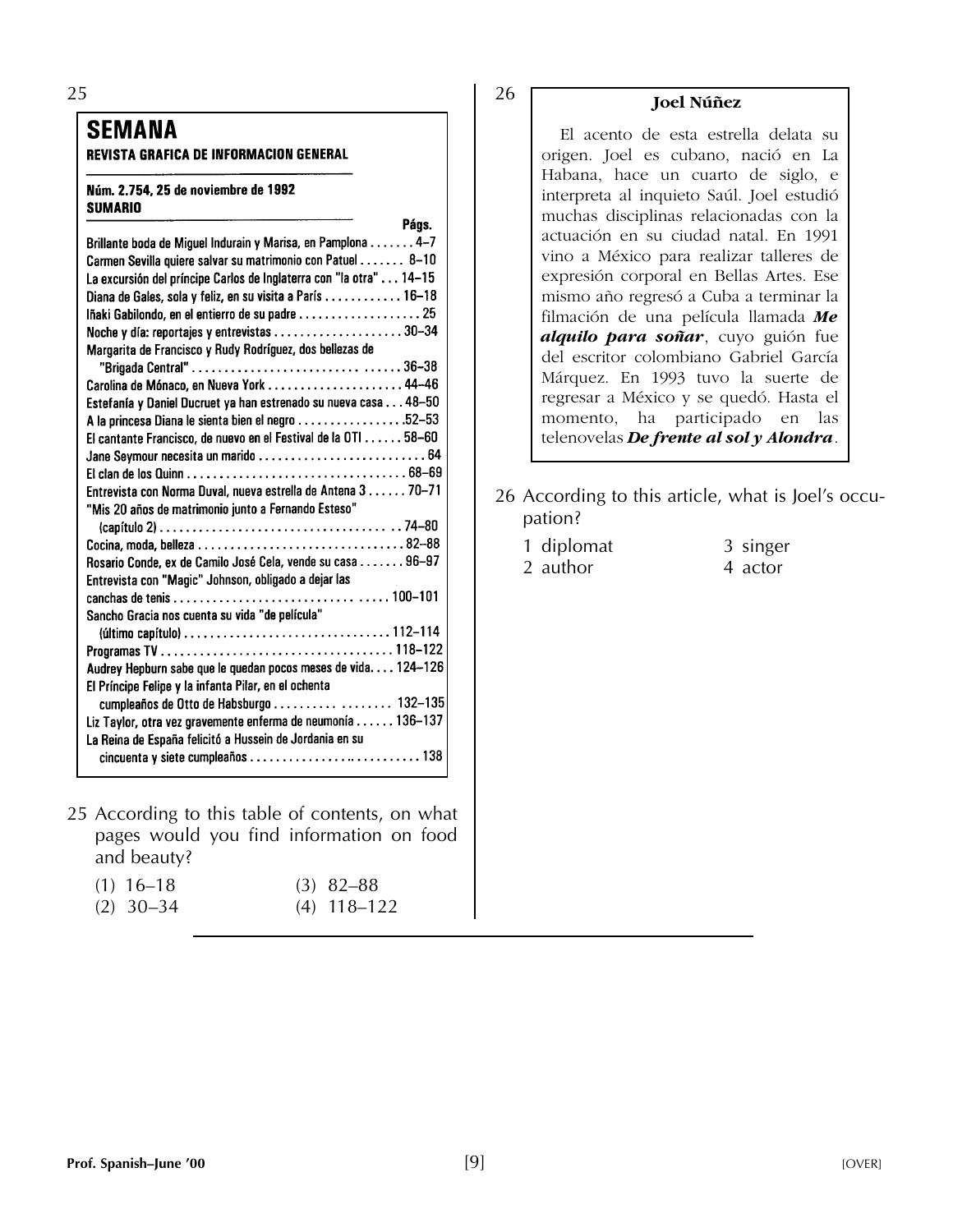#### **Part 3b**

27

*Directions* (27–30): There are 4 questions in this part. For each, you must answer a question in Spanish based on a reading selection in Spanish. Choose the best answer to each question and write its *number* in the appropriate space on your answer sheet. [8]

|                                      | Helado de vainilla<br>(8 tazas)                                                                                                                                                                                                                                                                             |
|--------------------------------------|-------------------------------------------------------------------------------------------------------------------------------------------------------------------------------------------------------------------------------------------------------------------------------------------------------------|
|                                      | <b>Ingredientes</b>                                                                                                                                                                                                                                                                                         |
|                                      | 1 1/2 tazas de azúcar                                                                                                                                                                                                                                                                                       |
|                                      | 1/4 de taza de harina                                                                                                                                                                                                                                                                                       |
|                                      | 1 pizca de sal                                                                                                                                                                                                                                                                                              |
|                                      | 2 tazas de leche                                                                                                                                                                                                                                                                                            |
|                                      | 4 huevos ligeramente batidos                                                                                                                                                                                                                                                                                |
|                                      | 4 tazas de crema espesa                                                                                                                                                                                                                                                                                     |
|                                      | 2 cucharadas de extracto de vainilla                                                                                                                                                                                                                                                                        |
| durante un minuto.<br>un minuto más. | deja a temperatura media, movien-<br>do constantemente, hasta que la<br>mezcia se espese y saque burbujas<br>En un tazón mediano vierte la mitad<br>de la mezcla caliente a los huevos<br>batidos, vuélvela a incorporar a la<br>mezcia original y cocínala durante<br>Vierte la mezcla en un tazón grande, |

- 27 Esta es una receta para
	- 1 un postre
	- 2 una sopa fría
	- 3 una bebida caliente
	- 4 una ensalada
- Amor y amistad. Una maestra de cuarto año de primaria entra en su salón. Es el Día de San Valentín y encuentra una tarjeta escrita a mano. "Todos los alumnos de cuarto año le queremos, señora Jones", dice. Ella está muy emocionada. Pero a la mañana siguiente encuentra otra nota con este mensaje: "Todos los alumnos de cuarto año le queremos, señora Jones. Todos excepto dos".
- 28 ¿Quién recibe esta tarjeta?
	- 1 todos en la clase
	- 2 un alumno nuevo
	- 3 una profesora especial
	- 4 dos niños felices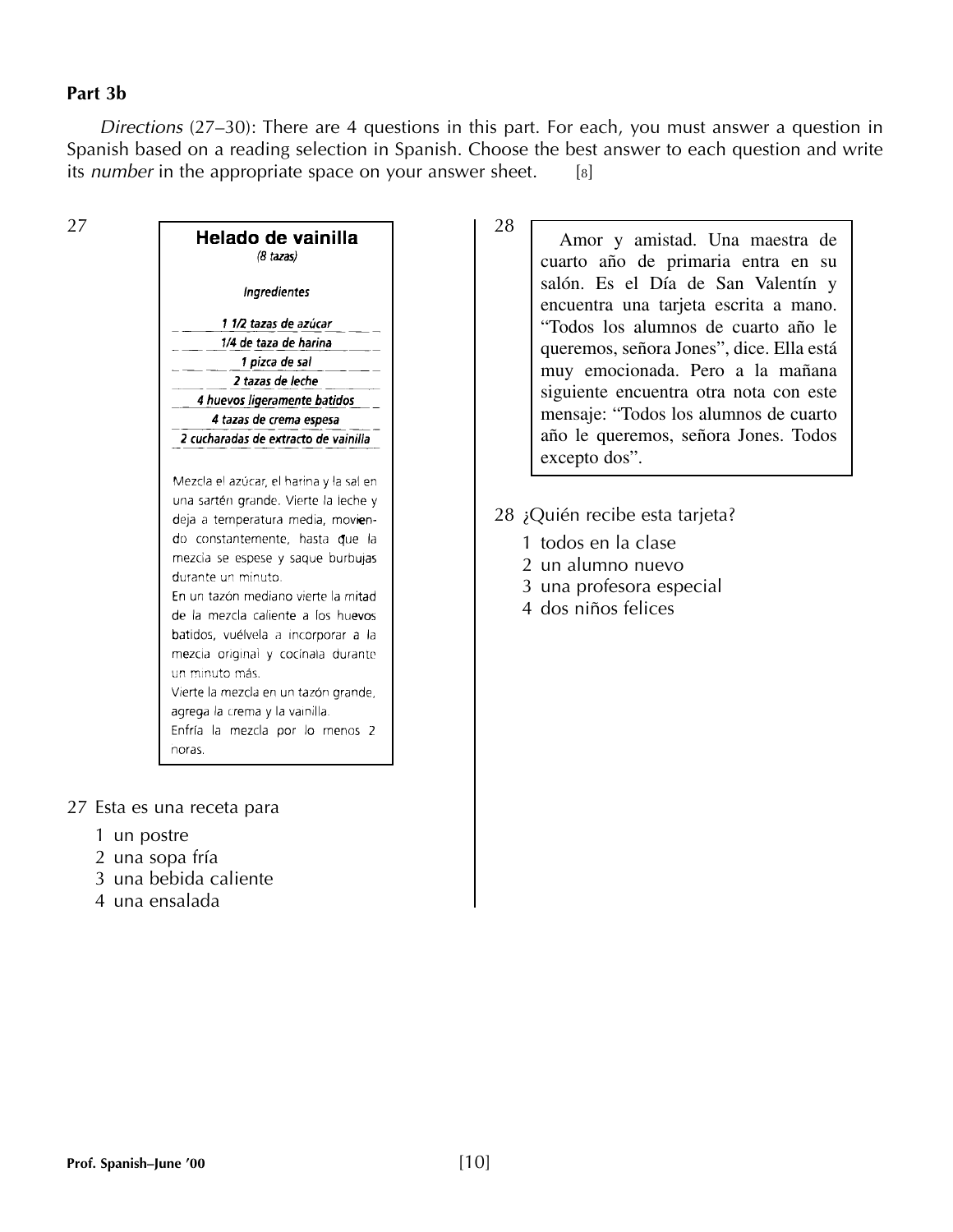

29 ¿A qué hora empieza un programa para los chicos menores?

| 1 a la 1:00    | 3 a las 3:30 |
|----------------|--------------|
| 2 a las $2:30$ | 4 a las 8:45 |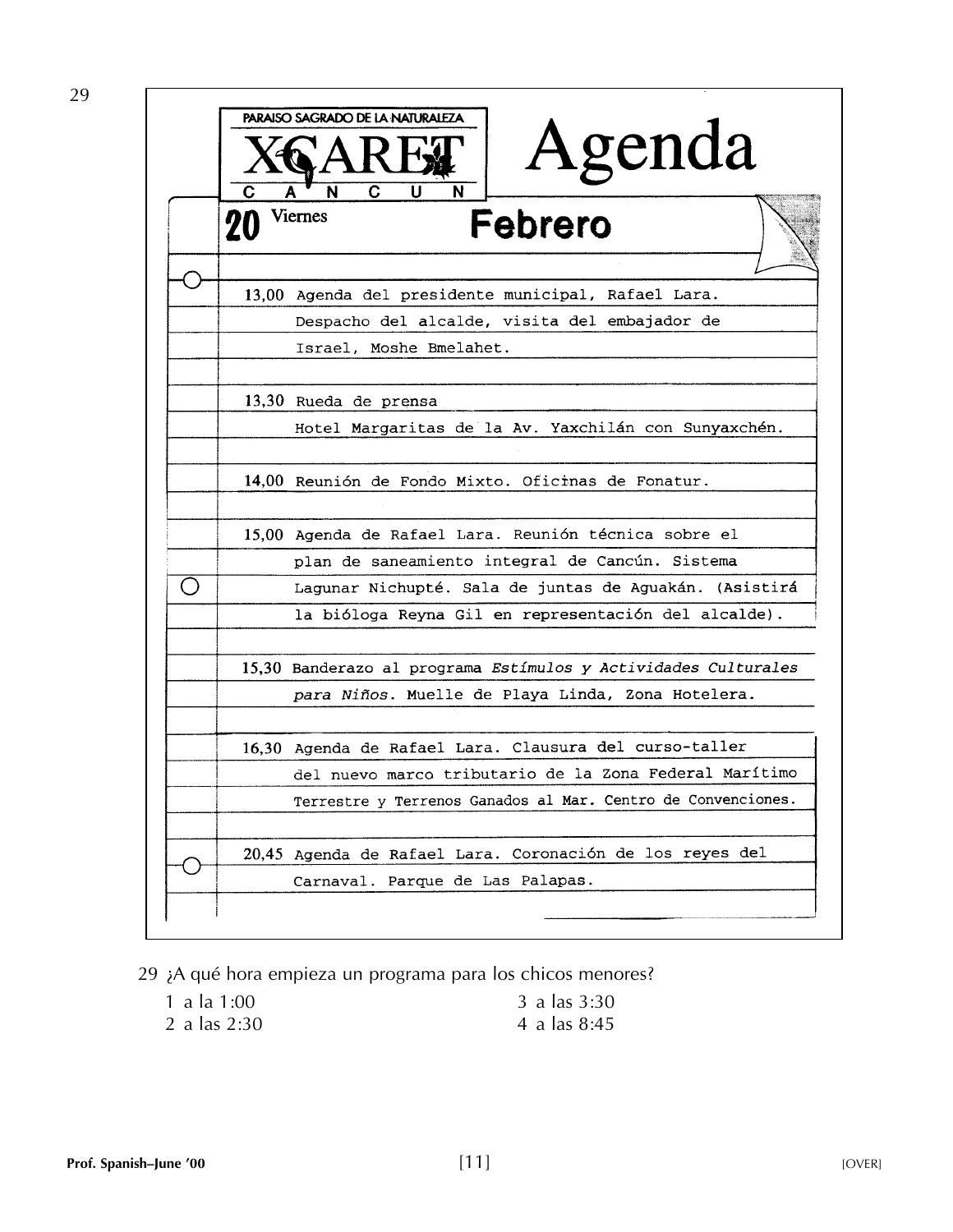

- 30 ¿Para qué usa Snoopy el sombrero?
	-
	- 2 para jugar en la nieve
	- 1 para ir a una fiesta<br>2 para jugar en la nieve<br>3 para limpiar la casa
		-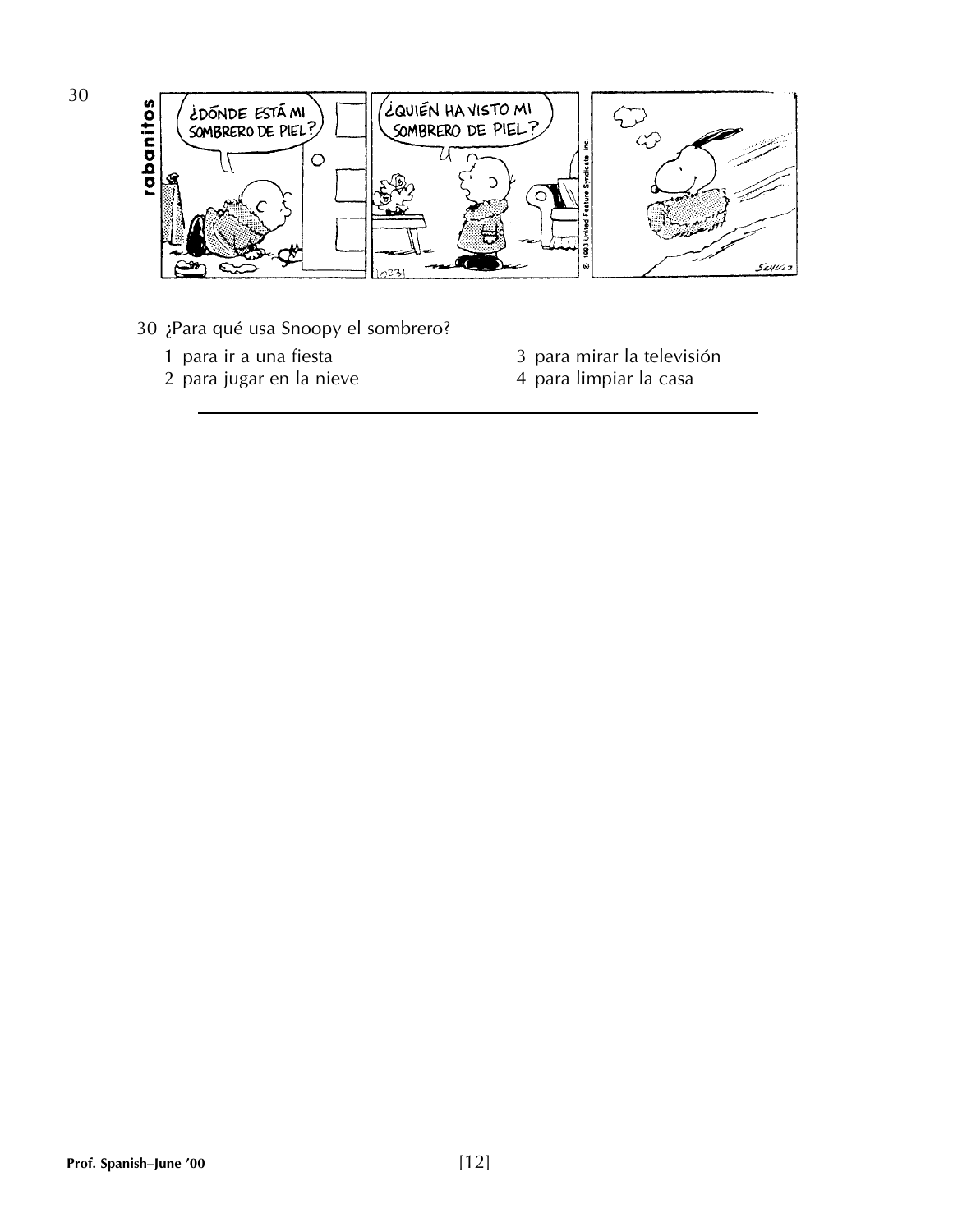#### **Answer all questions in Part 4 according to the directions for Parts 4a and 4b.**

#### **Part 4a**

*Directions* (31–32): In the spaces provided on your answer sheet, write *two* notes in Spanish as directed below. Each note must consist of at least 12 words. [6]

31 Write a note of apology to your Spanish teacher for something you did or did not do.

*Use the following:*

Date: el 19 de junio de 2000 Salutation: Querido(a) Señor(a)/Señorita [last name] Closing: Tu estudiante

#### **The date, salutation, and closing will** *not* **be counted as part of the 12 required words.**

32 Write a note to your host mother asking permission to do something this weekend.

*Use the following:*

| Date:       | el 19 de junio de 2000 |
|-------------|------------------------|
| Salutation: | Querida Mamá,          |
| Closing:    | [your first name]      |

**The date, salutation, and closing will** *not* **be counted as part of the 12 required words.**

#### **Part 4b**

*Directions* (33–34): In the spaces provided on your answer sheet, write *two* lists in Spanish as directed below. Each list must consist of four items. No credit will be given for one-word items that are proper names. [4]

33 In Spanish, make a list of four things that describe your neighbor's car.

34 In Spanish, list four activities that you enjoy participating in during your favorite season.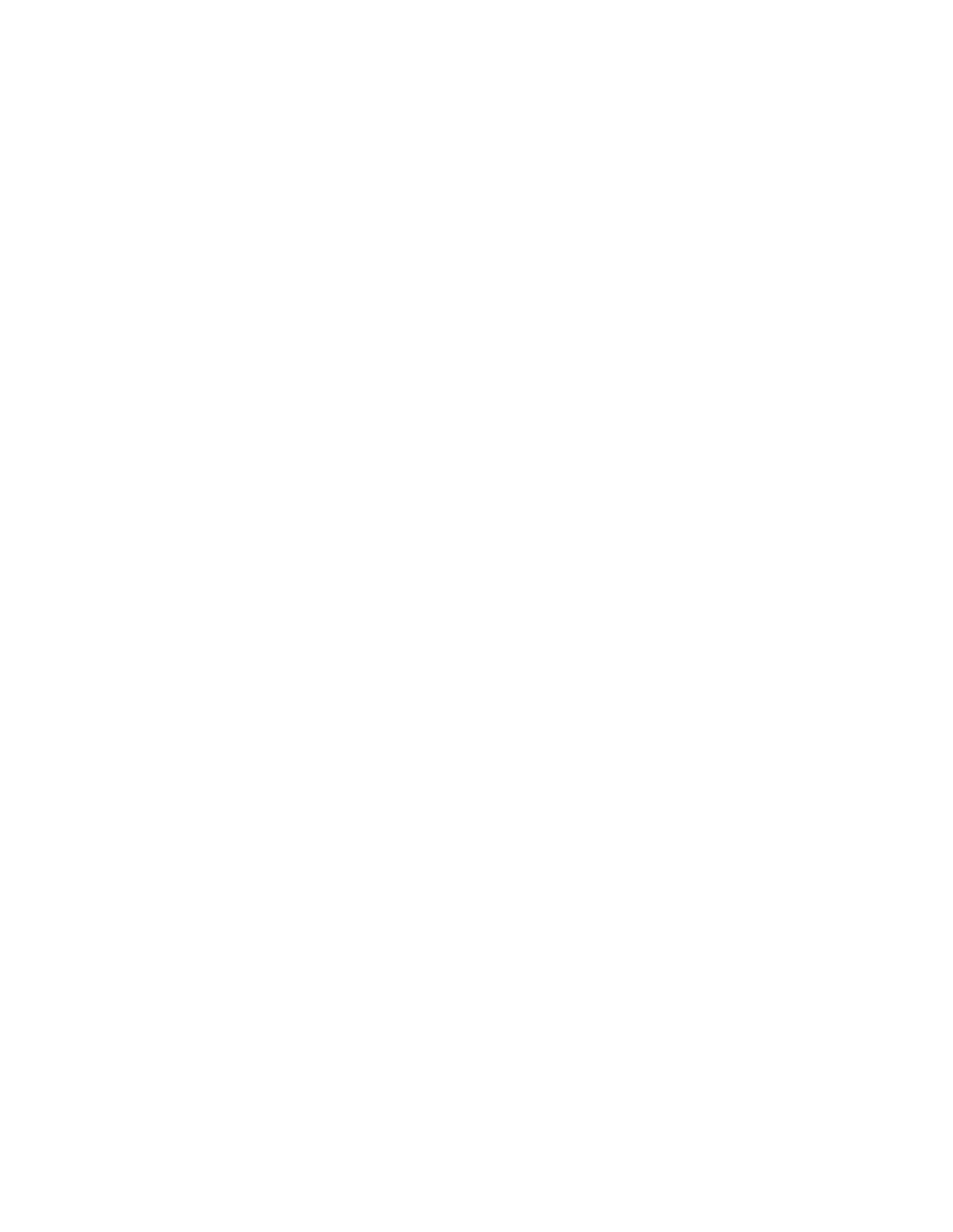|                                                | The University of the State of New York                                             |                     |                |      |                                | <b>Credit</b>                                              |
|------------------------------------------------|-------------------------------------------------------------------------------------|---------------------|----------------|------|--------------------------------|------------------------------------------------------------|
| <b>SECOND LANGUAGE PROFICIENCY EXAMINATION</b> |                                                                                     |                     |                |      | <b>Earned</b>                  |                                                            |
|                                                |                                                                                     |                     |                |      |                                |                                                            |
|                                                |                                                                                     |                     |                |      | Part 1b                        |                                                            |
| <b>SPANISH</b>                                 |                                                                                     |                     |                |      |                                |                                                            |
|                                                | <b>Monday, June 19, 2000</b> —9:15 a.m.                                             |                     |                |      | Part 3                         |                                                            |
|                                                |                                                                                     |                     |                |      | Part 4                         |                                                            |
|                                                |                                                                                     | <b>ANSWER SHEET</b> |                |      | <b>TOTAL</b>                   |                                                            |
|                                                |                                                                                     |                     |                | Male | Minimum<br>to pass.<br>Rater's | number<br>of<br>credits needed for student<br>(Check one.) |
|                                                | Answer all questions on this test. Use only black or blue ink on this answer sheet. |                     |                |      | Initials                       |                                                            |
|                                                |                                                                                     |                     |                |      |                                |                                                            |
|                                                |                                                                                     | Part 2              |                |      |                                |                                                            |
|                                                | 2a                                                                                  |                     | 2 <sub>b</sub> | 2c   |                                |                                                            |
|                                                |                                                                                     | $6 \dots$           | $11$           | 16.  |                                |                                                            |

| $1$                      | $6 \dots$ | $11$           | $16$ |  |  |  |
|--------------------------|-----------|----------------|------|--|--|--|
| 2                        | $7 \dots$ | $12$           | $17$ |  |  |  |
| 3                        | $8$       | $13$           | $18$ |  |  |  |
| $4$                      | $9$       | $14$           | 19   |  |  |  |
| 5                        | $10$      | $15$           | 20   |  |  |  |
| Part 2<br><b>Credit:</b> |           |                |      |  |  |  |
| Part 3                   |           |                |      |  |  |  |
|                          |           |                |      |  |  |  |
| 3a                       |           | 3 <sub>b</sub> |      |  |  |  |
| 21                       | 24        | 27             | 29   |  |  |  |
| 22                       | 25        | $28$           | $30$ |  |  |  |
| 23                       | 26        |                |      |  |  |  |

**Tear Here**

Tear Here

j

**Tear Here**

Tear Here